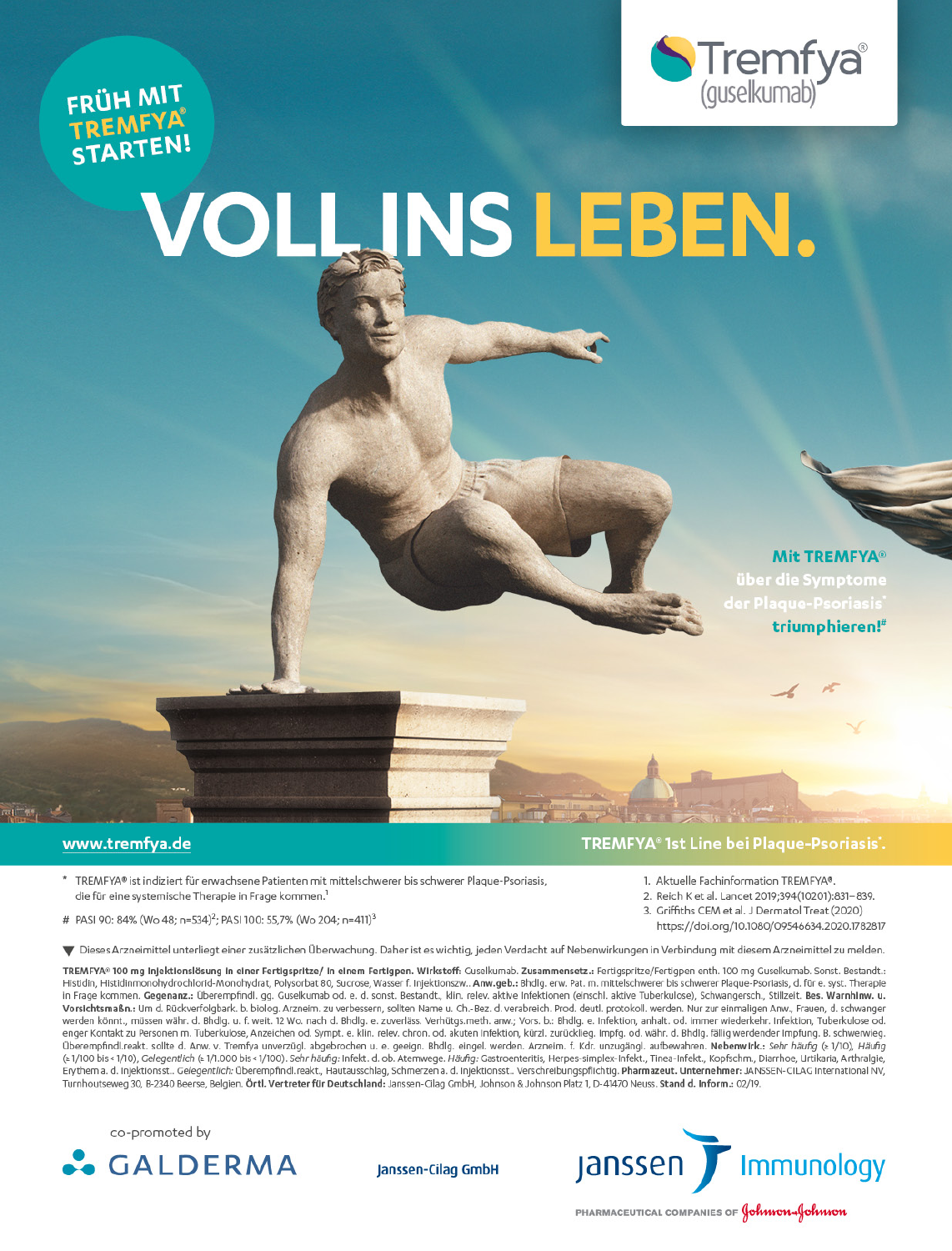Check for undates



Eingereicht: 10.5.2020 Angenommen: 30.6.2020 Conflict of interest None.



DOI: 10.1111/ddg.14195

# **COVID-19 and implications for dermatological and allergological diseases**

Timo Buhl1,2, Stefan Beissert3, Evelyn Gaffal4, Matthias Goebeler5, Michael Hertl<sup>6</sup>, Cornelia Mauch<sup>7</sup>, Kristian Reich<sup>8</sup>, Enno Schmidt<sup>9,10</sup>, Michael P. Schön<sup>1,2</sup>, Michael Sticherling<sup>11</sup>, Cord Sunderkötter<sup>12</sup>, Claudia Traidl-Hoffmann<sup>13,14</sup>, Thomas Werfel<sup>15</sup>, Dagmar Wilsman-Theis<sup>16</sup>, Margitta Worm<sup>17</sup>

(1) Department of Dermatology, Venereology and Allergology, University Medical Center Göttingen, Germany

(2) Lower Saxony Institute of Occupational Dermatology, University Medical Center Göttingen, Germany

(3) Department of Dermatology, University Hospital Carl Gustav Carus, TU Dresden, Germany

(4) Department of Dermatology, University Hospital Magdeburg, Germany

(5) Department of Dermatology, Venereology and Allergology, University Hospital Würzburg, Germany

(6) Department of Dermatology, Philipps University, Marburg, Germany

(7) Department of Dermatology, University Hospital Cologne, Germany

(8) Translational Research in Inflammatory Skin Diseases, IVDP, University Medical Center Hamburg-Eppendorf, Germany

(9) Department of Dermatology, University of Lübeck, Germany

(10) Lübeck Institute for Experimental Dermatology (LIED), University of Lübeck, Lübeck, Germany

(11) Department of Dermatology, FAU Erlangen-Nuremberg and University Hospital Erlangen, German Center Immunotherapy (DZI), Erlangen, Germany

(12) Department of Dermatology and Venereology, University Hospital Halle-Wittenberg, Halle (Saale), Germany

(13) Institute of Environmental Medicine, UNIKA-T Augsburg, Technical University

Munich and Helmholtz-Zentrum Munich, German Research Center for Environmental Health, Germany

(14) Outpatient Clinic for Environmental Medicine, University Hospital Augsburg, Germany

(15) Division of Immunodermatology and Allergy Research, Department of Dermatology and Allergy, Hannover Medical School, Germany

(16) Department of Dermatology and Allergology, University Medical Center, Friedrich Wilhelm University, Bonn, Germany

(17) Division of Allergy and Immunology, Department of Dermatology, Venereology and Allergology, Charité – Universitätsmedizin Berlin, Germany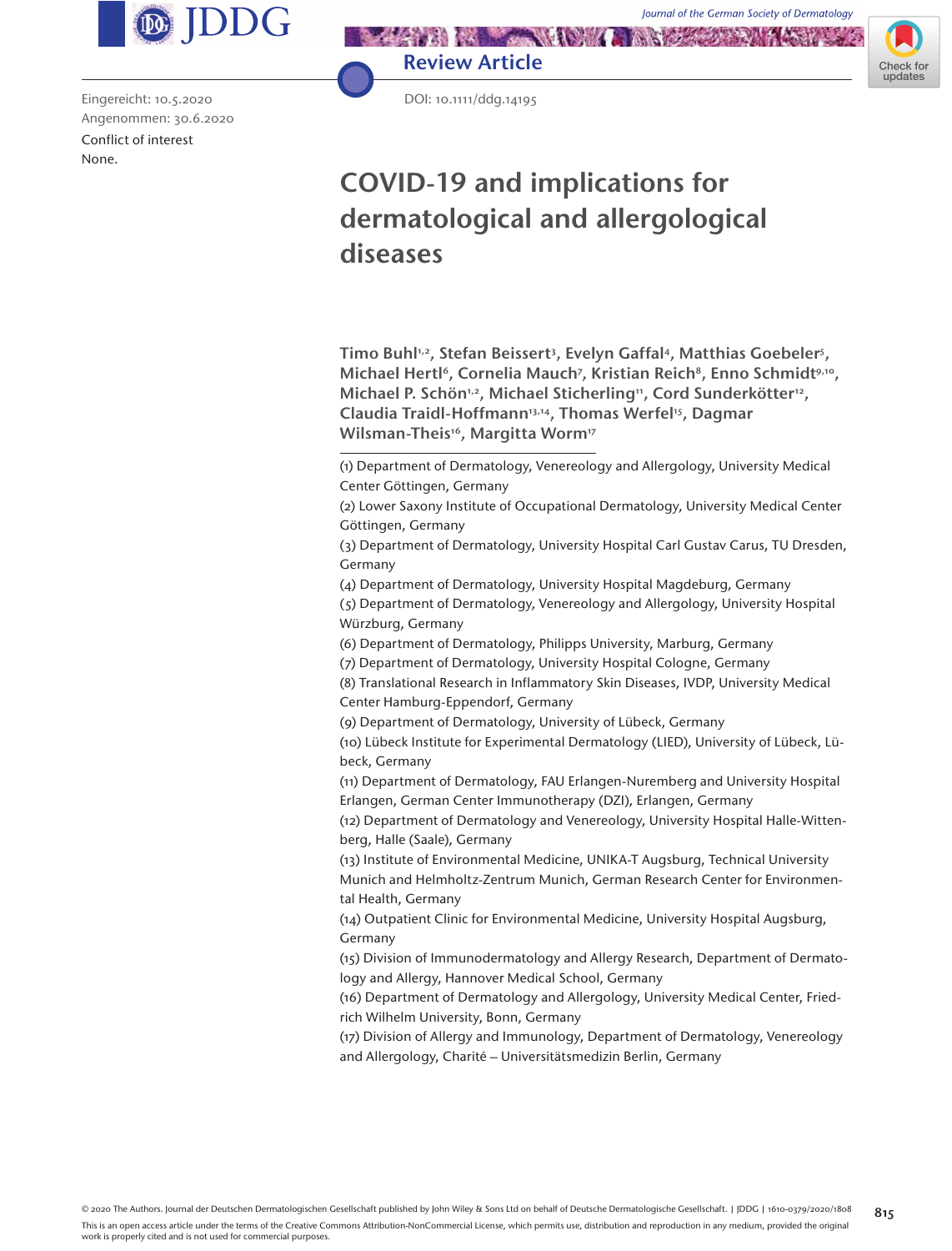#### Summary

COVID-19, caused by the coronavirus SARS-CoV-2, has become pandemic. A further level of complexity opens up as soon as we look at diseases whose pathogenesis and therapy involve different immunological signaling pathways, which are potentially affected by COVID-19. Medical treatments must often be reassessed and questioned in connection with this infection.

This article summarizes the current knowledge of COVID-19 in the light of major dermatological and allergological diseases. It identifies medical areas lacking sufficient data and draws conclusions for the management of our patients during the pandemic. We focus on common chronic inflammatory skin diseases with complex immunological pathogenesis: psoriasis, eczema including atopic dermatitis, type I allergies, autoimmune blistering and inflammatory connective tissue diseases, vasculitis, and skin cancers. Since several other inflammatory skin diseases display related or comparable immunological reactions, clustering of the various inflammatory dermatoses into different disease patterns may help with therapeutic decisions. Thus, following these patterns of skin inflammation, our review may supply treatment recommendations and thoughtful considerations for disease management even beyond the most frequent diseases discussed here.

#### Introduction

COVID-19, caused by the coronavirus SARS-CoV-2, has become pandemic. The impact of SARS-CoV-2 infection on the immune system and its modulation or suppression by pharmacological intervention has been dissected in detail with regards to clinical implications of the various cytokines and cellular functions affected [1]. A further level of complexity opens up as soon as we look at diseases whose pathogenesis and therapy involve different immunological signaling pathways, which are potentially affected by COVID-19. Medical treatments must often be reassessed and questioned in connection with this infection. However, there is still considerable uncertainty in this regard and we are currently in a phase of almost exponentially growing data on various diseases in the context of SARS-CoV-2 infections. The medical knowledge as well as the literature on COVID-19 and its treatment options is growing at an overwhelming pace [2–5].

This article focusses on common chronic inflammatory skin diseases with complex immunological pathogenesis: psoriasis, eczema including atopic dermatitis, type I allergies, autoimmune blistering and inflammatory connective tissue diseases, vasculitis, and skin cancers. Since several other inflammatory skin diseases display related or comparable immunological reactions, clustering of the various inflammatory dermatoses into six disease patterns was recently proposed [6]. Thus, following these patterns of skin inflammation, our review may supply treatment recommendations and thoughtful considerations for disease management even beyond the most frequent diseases discussed here (Table 1).

#### SARS-CoV-2 and psoriasis

Like other respiratory viral infections, SARS-CoV-2 infection may aggravate psoriasis [7]. Of practical relevance is the question whether antipsoriatic treatments increase the risk of infection with SARS-CoV-2 or aggravate the course of CO-VID-19 disease. Several aspects need to be considered in this discussion:

- Patients with untreated psoriasis and/or psoriatic arthritis (PsA) have a 1.5 fold increased risk of severe infections compared to control individuals [8–10] and therapeutic normalization of an intrinsically aberrant immune response may improve the host defense against infection.
- The immune response to SARS-CoV-2 is complex; elimination of the virus is associated with an innate and adaptive immune response involving T cells, NK cells, probably B cells and mediators such as IL-12, IL-15, interferon-α/β and -γ. In a small subgroup of patients with severe COVID-19 and persistent virus replication, a hyperinflammatory response may develop with overexpression of IL-6, TNFα, IL-17A and other cytokines that are also targets of psoriasis therapies [11]. In this situation, cytokine inhibition may be beneficial and/or have a preventive effect [12]. The JAK1/2 inhibitor baricitinib and cyclosporine may increase the risk of viral infections, but may also inhibit viral entry and replication, respectively [13, 14].
- Some risk factors for a more severe course of COVID-19 including arterial hypertension, type II diabetes, smoking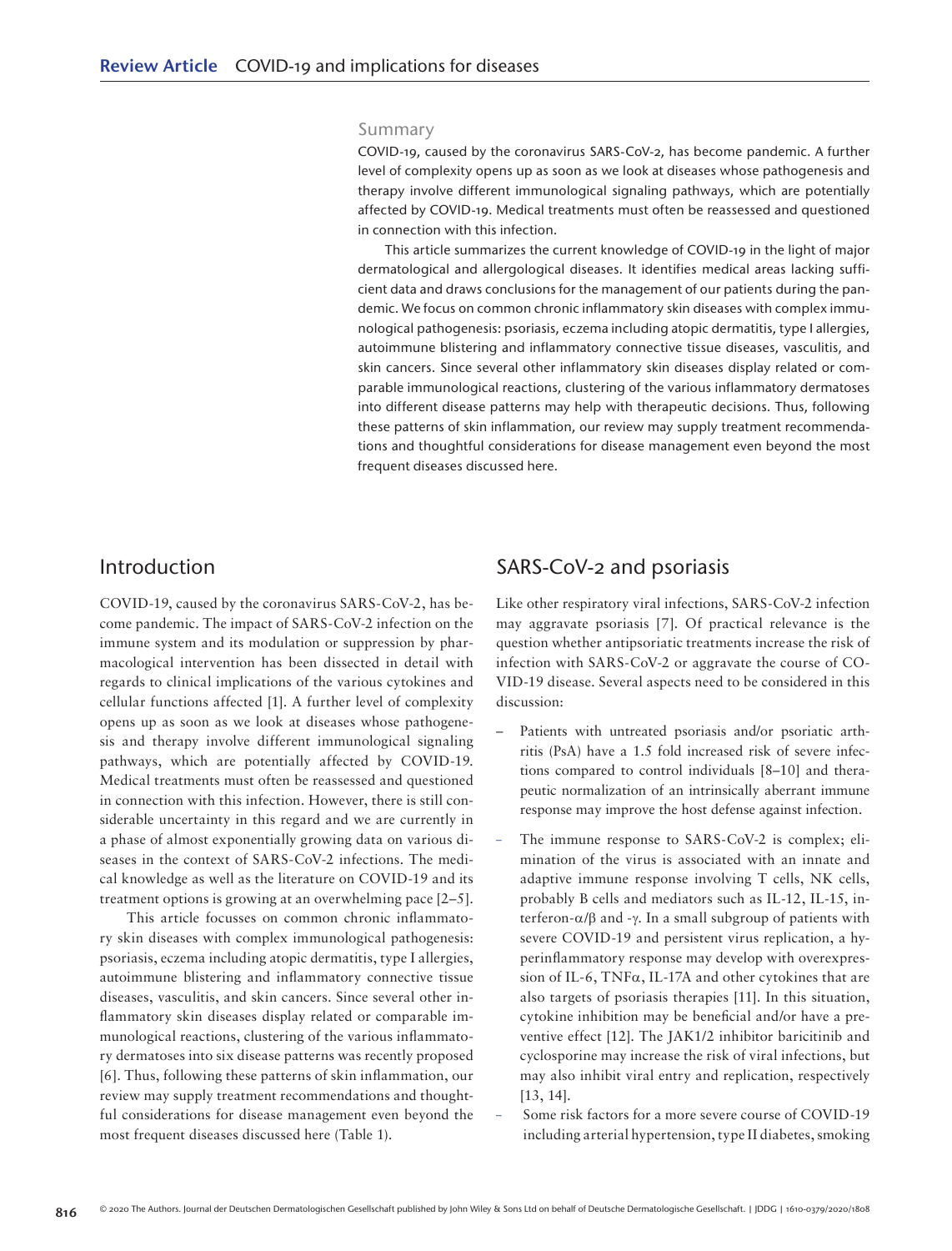Table 1 Overview of dermatological and allergological diseases and the established or suspected effects of SARS-CoV-2 infection/COVID-19 on disease severity. Approved therapeutic compounds are listed as well as recommendations for continued use and novel introduction of systemic treatment.

| <b>Disease</b>                                                  | <b>Impact of COVID-19</b><br>or infection with<br>SARS-CoV-2 on<br>disease | <b>Approved therapeutic</b><br>compounds affecting<br>immune responses                                                                                                                                                                                                                                                  | <b>Recommendations</b><br>for continued<br>systemic therapy                                  | <b>Recommendations for no-</b><br>vel introduction of<br>systemic treatment                                                                                                                                                                           |
|-----------------------------------------------------------------|----------------------------------------------------------------------------|-------------------------------------------------------------------------------------------------------------------------------------------------------------------------------------------------------------------------------------------------------------------------------------------------------------------------|----------------------------------------------------------------------------------------------|-------------------------------------------------------------------------------------------------------------------------------------------------------------------------------------------------------------------------------------------------------|
| Psoriasis                                                       | Possible aggravation<br>of disease                                         | infliximab, adalimumab,<br>$\overline{\phantom{0}}$<br>certolizumab, etanercept<br>ustekinumab, guselkumab,<br>$\qquad \qquad -$<br>risankizumab, tildrakizumab<br>secukinumab, ixekizumab,<br>$\qquad \qquad -$<br>brodalumab<br>cyclosporine<br>$\qquad \qquad -$<br>methotrexate<br>retinoids<br>fumaric acid esters | Maintain immuno-<br>modulatory therapy<br>without changes                                    | No distinction is being made<br>between labeled treatment<br>options.<br>Targeted therapy probably<br>preferable over conven-<br>tional systemic immune<br>modulation                                                                                 |
| Eczema                                                          | Possible aggravation<br>of disease                                         | dupilumab<br>$\qquad \qquad -$<br>cyclosporine<br>retinoids<br>GCS                                                                                                                                                                                                                                                      | Maintain immuno-<br>modulatory therapy<br>without changes                                    | Retinoids and targeted thera-<br>py with dupilumab probably<br>preferable over conventional<br>systemic immune<br>modulation                                                                                                                          |
| Allergic bronchial<br>asthma, allergic<br>rhinitis, anaphylaxis | Possible aggravation<br>of disease                                         | dupilumab<br>mepolizumab, benralizumab,<br>reslizumab<br>omalizumab<br>antihistamines<br>GCS                                                                                                                                                                                                                            | Maintain immuno-<br>modulatory therapy<br>without changes                                    | New therapies may be star-<br>ted, since no specific risk has<br>been identified                                                                                                                                                                      |
| Autoimmune<br>blistering<br>dermatoses                          | Possible aggravation<br>of disease                                         | rituximab<br>azathioprine<br>dapsone<br>GCS<br>$\overline{\phantom{0}}$                                                                                                                                                                                                                                                 | Maintain immuno-<br>modulatory therapy<br>when needed to avoid<br>uncontrolled flares        | Postpone rituximab to delay<br>B cell depletion during peak<br>COVID-19 when possible and<br>consider use of IVIG instead                                                                                                                             |
| Connective tissue<br>disease                                    | Possible aggravation<br>of disease                                         | belimumab<br>$\overline{\phantom{0}}$<br>hydroxychloroquine<br>chloroquine<br>azathioprine<br>GCS                                                                                                                                                                                                                       | Maintain immuno-<br>modulatory therapy<br>without changes                                    | Introduce novel treatment<br>regimen as needed                                                                                                                                                                                                        |
| Vasculitis                                                      | Aggravation of disea-<br>se, and new onset of<br>disease                   | rituximab<br>$\qquad \qquad -$<br>cyclophosphamide<br>intravenous immunoglobulins<br>azathioprine<br>GCS                                                                                                                                                                                                                | Use of immunosup-<br>pressants for vasculitis<br>treatment should be<br>even more restricted | Use of immunosuppressants<br>for vasculitis treatment<br>should be even more<br>restricted.<br>Postpone rituximab and cyclo-<br>phosphamide to delay immu-<br>nosuppression during peak<br>COVID-19 when possible and<br>consider use of IVIG instead |
| Skin cancer                                                     | Currently unclear                                                          | ipilimumab<br>nivolumab<br>pembrolizumab<br>avelumab<br>cemiplimab                                                                                                                                                                                                                                                      | Maintain immunomo-<br>dulatory therapy<br>without changes                                    | Introduce novel treatment<br>regimen as needed                                                                                                                                                                                                        |

Abbr.: GCS, glucocorticosteroids, IVIG, intravenous immunoglobulins.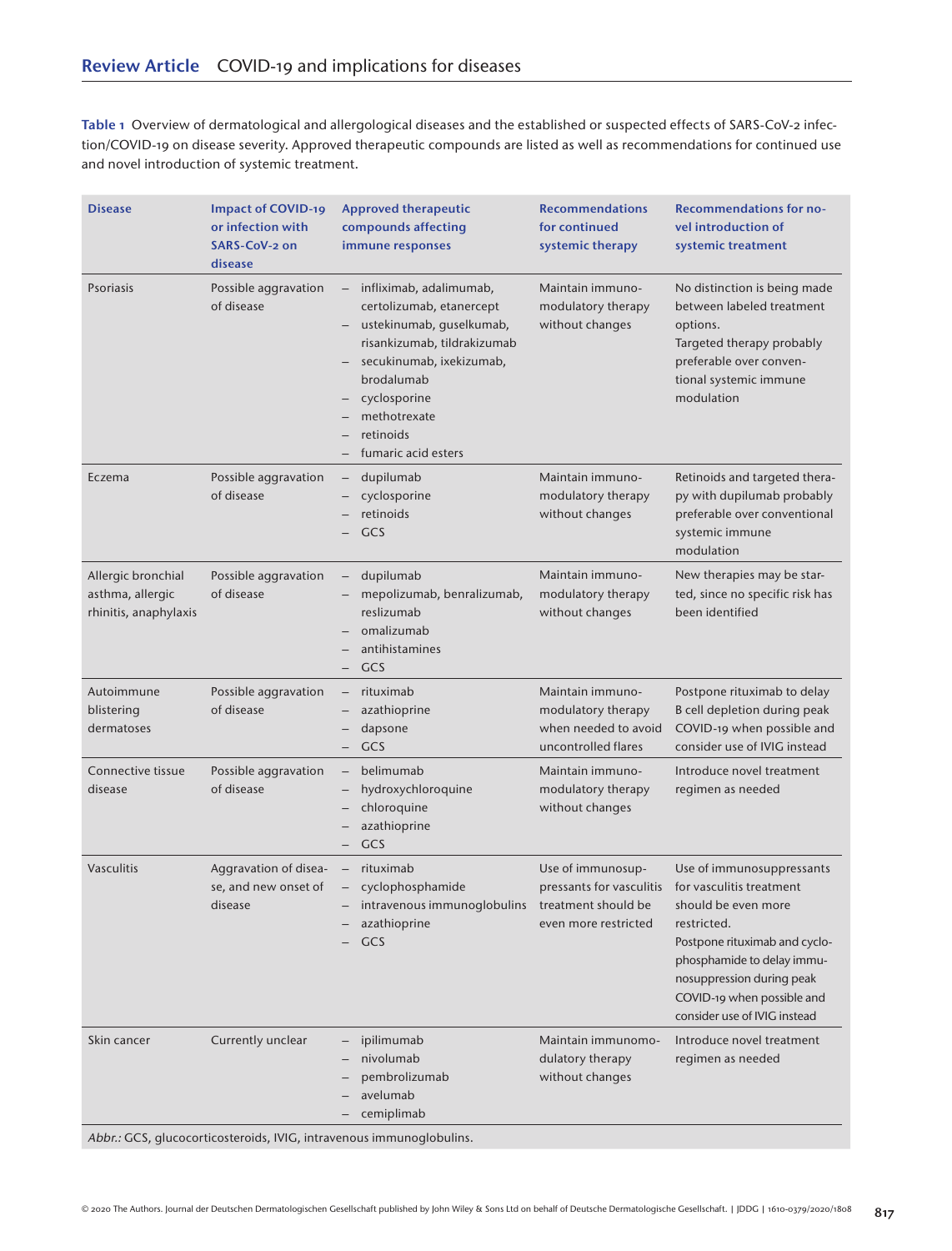and overweight are more common among psoriasis patients [15]. On the other hand, there is increasing evidence that successful treatment of psoriasis improves cardiovascular comorbidity [16].

– Most studies and registries have not demonstrated a significantly elevated risk of viral or respiratory tract infections in systemically treated patients with psoriasis [15].

In light of this complex discussion, national and international recommendations suggest not to delay the onset of appropriate systemic therapy and not to stop such therapy in patients without symptoms [17]. No significant differentiation is being made between labeled treatment options. As a precautionary measure in patients with typical symptoms of COVID-19, systemic therapy should not be started and an existing therapy paused until a possible SARS-CoV-2 infection has been excluded or resolved. Clinical evidence based on larger cohorts is only beginning to emerge. In one retrospective Italian study comparing patients with psoriasis on systemic therapy  $(n = 1,193)$  with the background population of Lombardy since March 2020, the authors reported a higher rate of symptomatic SARS-CoV-2 infection, self-quarantine (n = 17) and hospitalization (n = 5) for patients on biologics, but no increased risk of ICU admission or death [18]. In another Italian multicenter study, patients with psoriasis on biologics ( $n = 5,206$ ) were followed between February 20th and April 1st 2020 [19]. There were no COVID-19-related deaths and the hospitalization rate was similar to that observed in the general population. Together with an earlier case series from New York City  $(n = 86)$ [20], these findings support the above recommendations and should reassure patients with psoriasis and their treating physicians.

# SARS-CoV-2, atopic dermatitis and other types of eczema

Although respiratory and cutaneous viral infections may worsen or complicate atopic dermatitis and other types of eczema [21], data on effects of SARS-CoV-2 infection on eczema patients have not been published. Since T cells are centrally involved in the complex immuno-pathophysiology of eczema and associated diseases, SARS-CoV-2 infections may be of special concern in eczema patients with comorbid diseases such as asthma/chronic obstructive lung disease, eosinophilic esophagitis, or severe allergies [22]. SARS-CoV-2-induced lymphopenia may hamper antiviral immunity and currently serves as a biomarker and a possible target for intervention by stimulation of lymphocyte proliferation or prevention of apoptosis to reduce the risk of severe disease [22]. Preliminary data points towards a direct infection of T lymphocytes with SARS-CoV-2, which may also cause cytopathic effects on infected T cells [23].

Following the sanitary recommendations for more frequent hand washing and disinfection procedures during the pandemic, the prevalence of hand eczema is rising significantly, even among persons not previously affected [24, 25]. Basic topical treatment with emollients, as well as specific treatment with topical corticosteroids and calcineurin inhibitors should be initiated or continued according to current guidelines without any specific requirements, including UVlight therapies. Since exacerbations of the skin disease may negatively affect the patients' immunity, systemic treatment in eczema patients should be continued for all immune-modulating drugs including immuno-suppressive therapy, as consented and advised by the *European Task Force on Atopic Dermatitis* (ETFAD) [26].

If a patient on systemic treatment is diagnosed with COVID-19, interdisciplinary risk assessments are necessary on whether to continue or pause systemic treatment, preferably in tertiary care centers [27]. In atopic dermatitis, immunemodulating medication may also control the severity of asthma/chronic obstructive lung disease and other comorbid conditions. Hence, termination of a stable treatment regimen with immune-modulating drugs may not be beneficial [28]. However, in patients with exclusive skin disease such as hand eczema, pausing of immune-modulating therapies seems to be less problematic in case of COVID-19, since flare-ups of the skin disease may be acceptable during the critical time of the viral infection. Whenever immune-modulating therapy is stopped, patients need to be supplied with ample topical treatment and detailed instructions to control the skin disease for the following weeks. Close monitoring of comorbid diseases is important in these individuals. Targeting specific cytokines may even benefit patients with COVID-19, since therapeutic cytokine blockade without affecting viral clearance may inhibit hyper-inflammatory host responses [11].

If patients need to be started on systemic treatment for different types of eczema during the pandemic, exclusively anecdotal clinical data may support the following theoretical considerations. In general, conventional systemic immune-modulating drugs such as glucocorticoids, cyclosporine, azathioprine, or methotrexate affect the cellular immune response, mainly *via* inhibition of lymphocyte function and activation. Retinoids or type II immune response-directed therapies such as dupilumab affect the immune defense against viral infection to a lesser degree and may therefore be preferred [29]. Patients treated with dupilumab showed no increase in systemic infections, and occurrence of eczema herpeticum was significantly reduced in comparison to placebo treatment.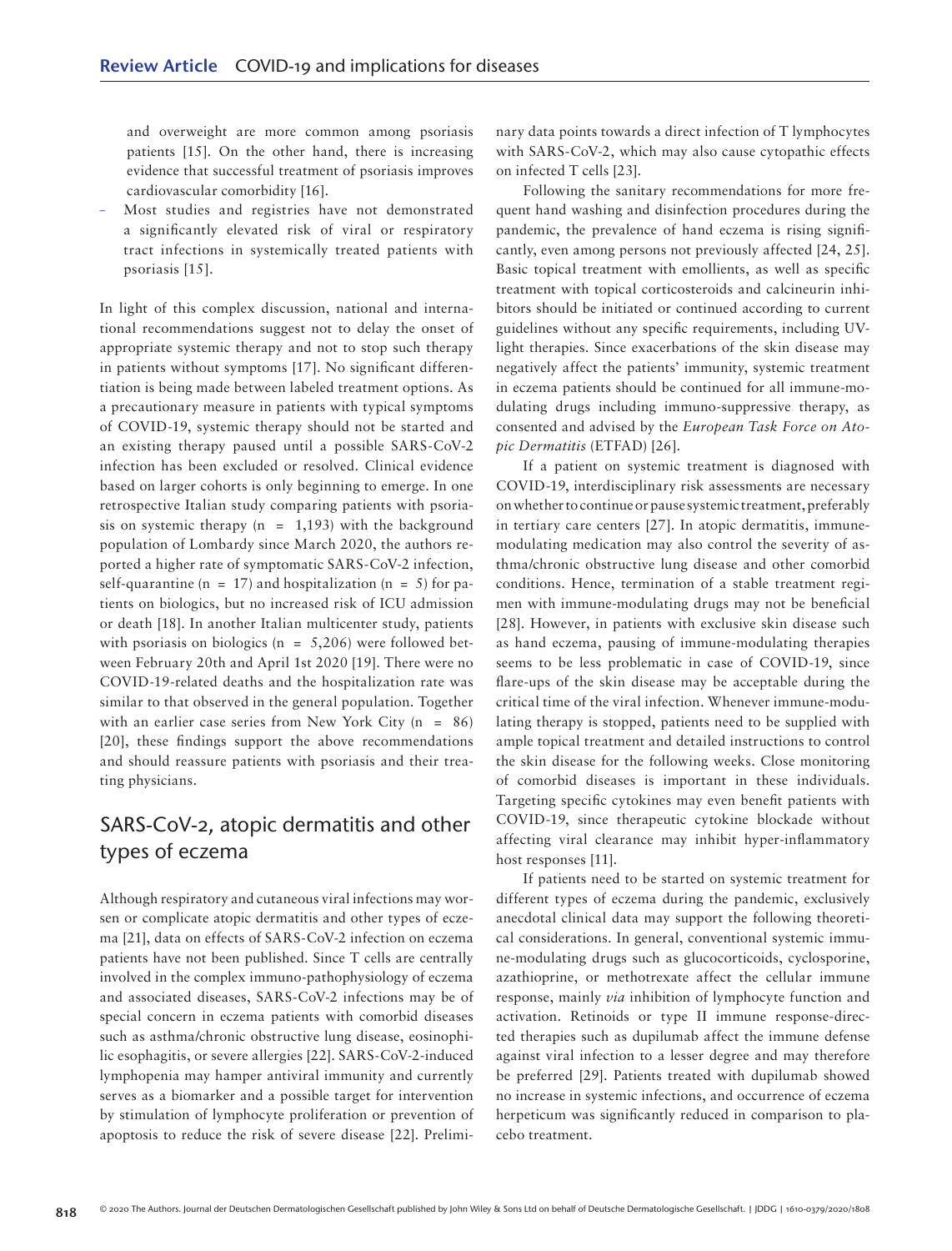# SARS-CoV-2 and type I allergies

IgE-mediated type I allergic diseases affect up to 25 % of the population and dealing with these common diseases during the pandemic is necessary. The following comments refer to allergic bronchial asthma, allergic rhinitis and anaphylaxis.

Diagnosis of a type I allergy should currently focus primarily on *in vitro* tests, if possible. Exceptions are drug and food intolerance reactions, as only few reliable *in vitro* tests are available. Skin prick tests and provocation tests with aerosols (e.g. rhinomanometry) should only be performed after a strict indication and with sufficient protection of the personnel. Gloves, protective goggles, gowns and FFP2/FFP3 respiratory masks should be worn to prevent the transmission of droplets and direct contact [30–32]. If this is not possible, the test should not be performed. To optimize the use of personal protective equipment in the event of inadequate supply, personnel should be assigned to specific tasks and procedures should be performed in specially designated areas.

#### Considerations for therapy of patients with type I allergic diseases

- Symptomatic topical antiallergic treatment, including topical corticosteroids, should be initiated or continued without restriction according to patient needs.
- Systemic antihistamines and leukotriene antagonists may be initiated or continued without restriction as needed. There is no evidence that this could adversely affect the susceptibility to infection or the course of SARS-CoV-2 infection.
- Systemic corticosteroid therapy, especially at a dose of more than 10 mg/d, should be avoided or used only after a very strict indication and if possible only for a short period.
- The treatment of allergic bronchial asthma, nasal polyps or rarely anaphylactic reactions with biologicals should be continued. New therapies may be started, since no specific risk has been identified in SARS-CoV-2 infected patients [33].
- Anaphylactic shock should be treated acutely with epinephrines according to the current guidelines.
- The indication for administration of high-dose corticosteroids should be strictly defined, especially since the efficacy of corticosteroids in anaphylaxis is not clear.
- Specific subcutaneous or sublingual immunotherapy can be continued in symptom-free and healthy patients, and the treatment regimen should not be interrupted. In case of symptoms such as fever, unclear cough or reduced general condition, immunotherapy should be suspended and continued at a later (symptom-free) time [34].

– In the case of interruption of subcutaneous immunotherapy (SCIT), the dose of SCIT should be adjusted according to the manufacturer's recommendations. Recommencement of sublingual immunotherapy should be performed under medical supervision.

# SARS-CoV-2 and autoimmune blistering dermatoses

Autoimmune blistering dermatoses (AIBD) are a heterogeneous group of potentially life-threatening disorders that characteristically present with blisters and erosions on the skin and/or mucous membranes near the outer skin surface [35–38]. Patients with AIBD likely belong to the COVID-19 risk group [39]. An increased risk is arguably due to the longterm use of corticosteroids, immunosuppressive adjuvants and rituximab [40]. In addition, the advanced age of patients with pemphigoid diseases, which accounts for two thirds of AIBDs in Europe and Northern America, is another major risk factor [36, 41]. Whether SARS-CoV-2 can enter through uncovered erosive skin lesions or oropharyngeal erosions can be debated.

The AIBD task force of the *European Academy of Dermatology and Venereology* (EADV) has provided patient information, in addition to general advice on SARS-CoV-2, on how to take immunosuppressive drugs and on general precautions [42]. Patient recommendations in German can be accessed *via* the websites of the *Deutsche Dermatologische Gesellschaft* [32] and the *Pemphigus und Pemphigoid Selbsthilfegruppe e.V.* [43]. These are in line with international expert recommendations and the *International Pemphigus and Pemphigoid Foundation* [44–46]. Some authors suggest to postpone rituximab to delay immunosuppression during peak COVID-19 and to use intravenous immunoglobulins (IVIG) instead [46]. The latter have shown promise in severe COVID-19 [35, 47]. Others propose to maintain immunomodulatory therapy when needed to avoid uncontrolled flares with high morbidity and mortality. In COVID-19 patients with AIBD, immunosuppressants may be interrupted, and prednisone equivalent > 10 mg/d reduced, while topical corticosteroids, prednisone  $(\leq 10 \text{ mg/d})$ , dapsone (with normal hemoglobin levels), doxycycline/tetracycline, colchicine, and IVIG can be continued [45].

Several clinical studies for the treatment of COVID-19 are currently ongoing including the use of inhibitors of pro-inflammatory IL-6, IL-1α, and JAK1/2. These mediators are, however, probably not centrally involved in the pathophysiology of AIBD [35, 36, 48]. In contrast, C5 activation has been identified as crucial for lesion formation in experimental bullous pemphigoid and mucous membrane pemphigoid [49–51]. Since inhibition of C5 may result in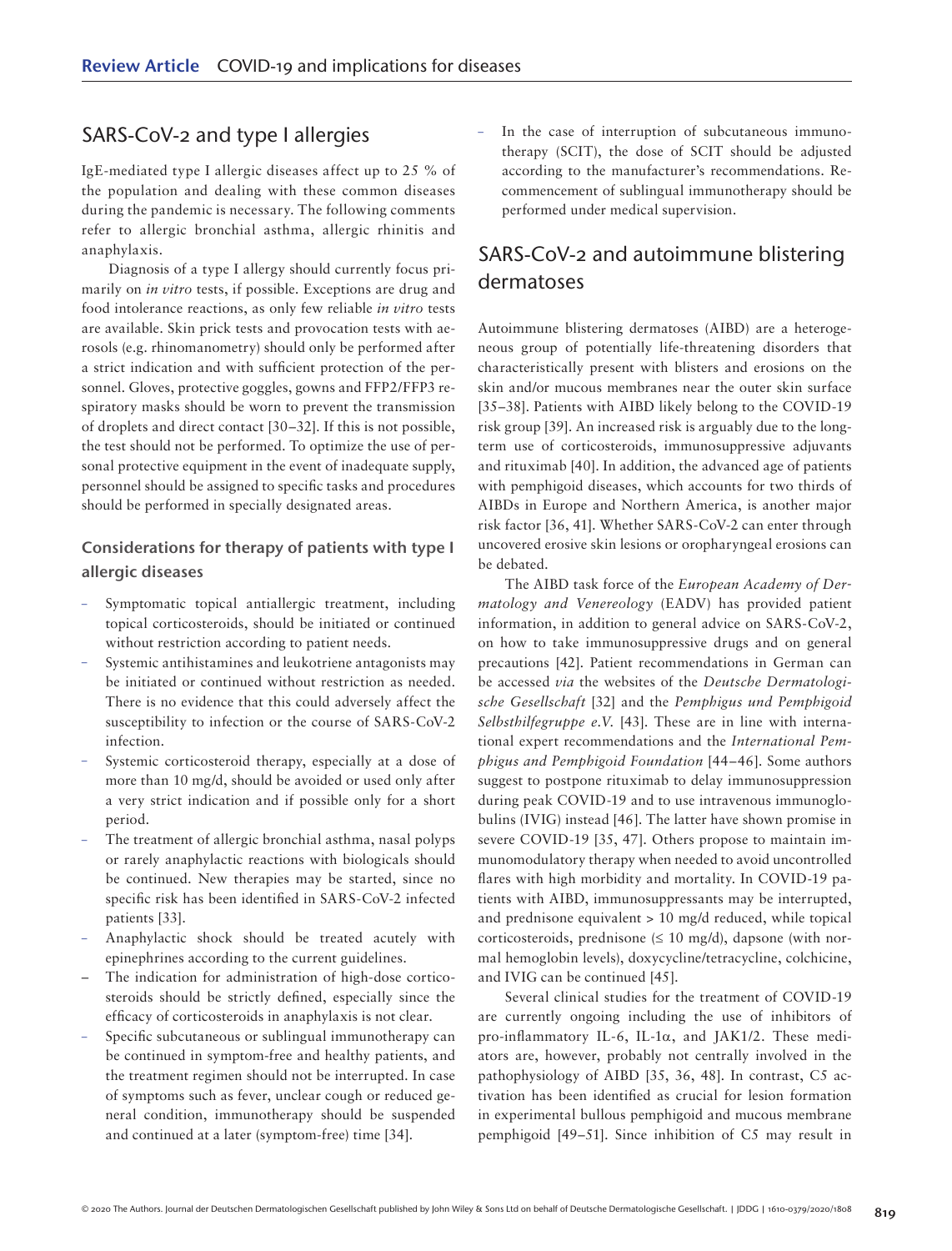immediate clinical improvement of severe COVID-19 [52], its blockade may alleviate both, COVID-19 and pemphigoid diseases. Overall, beneficial anti-inflammatory effects should be weighed up against the potentially detrimental effects of inhibiting antiviral immunity [53].

So far, seven Italian AIBD patients with COVID-19 have been published [54–56]. Of the four patients with bullous pemphigoid who had to be hospitalized due to severe CO-VID-19, three died, while one recovered [55]. In a survey by the AIBD task force of the EADV, 56 AIBD patients including 13 (23 %) fatal cases with COVID-19 were identified in 51 centers from 22 countries worldwide until April 30, 2020. While no centers from China or the USA were included, most cases were reported from Iran and France. To gather more information on potential risk factors, a registry for AIBD patients with COVID-19 has been launched by the AIBD task force of the EADV [57].

# SARS-CoV-2 and inflammatory connective tissue disease (collagenoses)

Systemic autoimmune diseases such as lupus erythematosus (SLE) or systemic sclerosis (SSc) are associated with increased IL-6, TNF $\alpha$ , IL-17 and IL-23 that induce autoreactive T-cells and autoantibodies. Only few data are available on SLE and SSc, so far none on cutaneous LE, morphea or dermatomyositis [58].

Recently, the clinical course of COVID-19 in 17 SLE patients was reported [59]. All patients received long-term hydroxychloroquine (HCQ), 71 % prednisone below 10 mg/d and 41 % immunosuppressants. During COVID-19, a higher rate of dyspnea, headache and diarrhea was detected in SLE patients compared to a previously reported Chinese general population from the Wuhan area [33, 60]. The majority of patients (76 %) developed viral pneumonia, 65 % with respiratory failure and 29 % with acute respiratory distress syndrome. All patients were hospitalized, and two patients died during the 4-weeks observation period. None of the SLE patients showed clinical signs or deterioration of LE during COVID-19. In another study on 165 Italian SLE patients, clinical data on COVID-19 contact and infection were collected [61]. 77 % of patients were treated with HCQ, 25 % with mycophenolic acid and 7 % with other immunosuppressants. Twelve patients (7.2 %) developed COVID-19. Only one patient with confirmed infection and severe SLE had to be admitted to hospital with ICU treatment and non-invasive ventilation. Seven other SLE patients did not develop any symptoms of infection despite contact with COVID-19 patients. These early findings document the course of SARS-CoV-2 infection in SLE and suggest that long-term intake of HCQ does not prevent severe COVID-19, nor does standard

treatment affect the disease course. The relevance of HCQ is still much-debated [62–64] and respective trials have been stopped. Yet, the current shortage of the drug poses a serious hazard to SLE patients as a stable and effective treatment of the disease is recommended to minimize consequences of COVID-19.

A number of reports encompassing 201 COVID-19 patients described acro-ischemic lesions resembling chilblain LE [65]. In a larger retrospective case series with 132 patients from Spain (mean age 19.9 years), 41 % had close contact to a confirmed COVID-19 patient, 14.4 % were clinically diagnosed, but only two tested positive by PCR [66]. A chilblain-like pattern was found in 72 %, an erythema multiforme-like pattern in 28 % of the patients. All published patients had mild infectious disease and mostly developed cutaneous lesions up to three weeks after clinical symptoms suggestive of COVID-19. Cutaneous lesions may be induced by a SARS-CoV-2 infection-associated vasculopathy [67]. Only recently, relations to Kawasaki syndrome were described which is discussed in the next section on vascular changes.

A potentially high-risk group for developing severe CO-VID-19 are patients with systemic sclerosis and interstitial lung disease (SSc-ILD). A case report described a 57-year old female with SSc-ILD and SARS-CoV-2 infection [68]. Tocilizumab (anti-IL-6 receptor antibody) was initiated four weeks prior to SARS-CoV-2 infection, which presented with mild symptoms. Larger trials are underway to evaluate the risks and benefits of tocilizumab in COVID-19 [69].

# SARS-CoV-2 and vascular changes and diseases

Many case reports and case series observed "vascular skin symptoms" in COVID-19 patients. A study from France considering 14 confirmed SARS-CoV-2 patients reported acral chilblain- and livedo-like lesions as well as purpura [70]. Case reports on at least clinically confirmed vasculitis of small vessels or immune-complex vasculitis are rare [71]. More (including histological) evidence exists on occlusive vasculopathies, especially on acral chilblain-like dermatoses, which appear to accumulate in patients with COVID-19 [72]. Histologically, they show occlusive vasculopathy rather than actual vasculitis. Livedo-like lesions and necrosis occurred in 6 % of the cases in one study and mostly affected elderly patients with severe disease [65, 72]. Another report from France described acral lesions in 142 of 277 patients; 75 % of these presented with chilblain-like lesions [73]. In children, acral lesions mimicking perniones have attracted attention during the pandemic as well [74, 75]. Thus, chilblain-like lesions could be a sign of pauci-symptomatic SARS-CoV-2 infection [70, 73].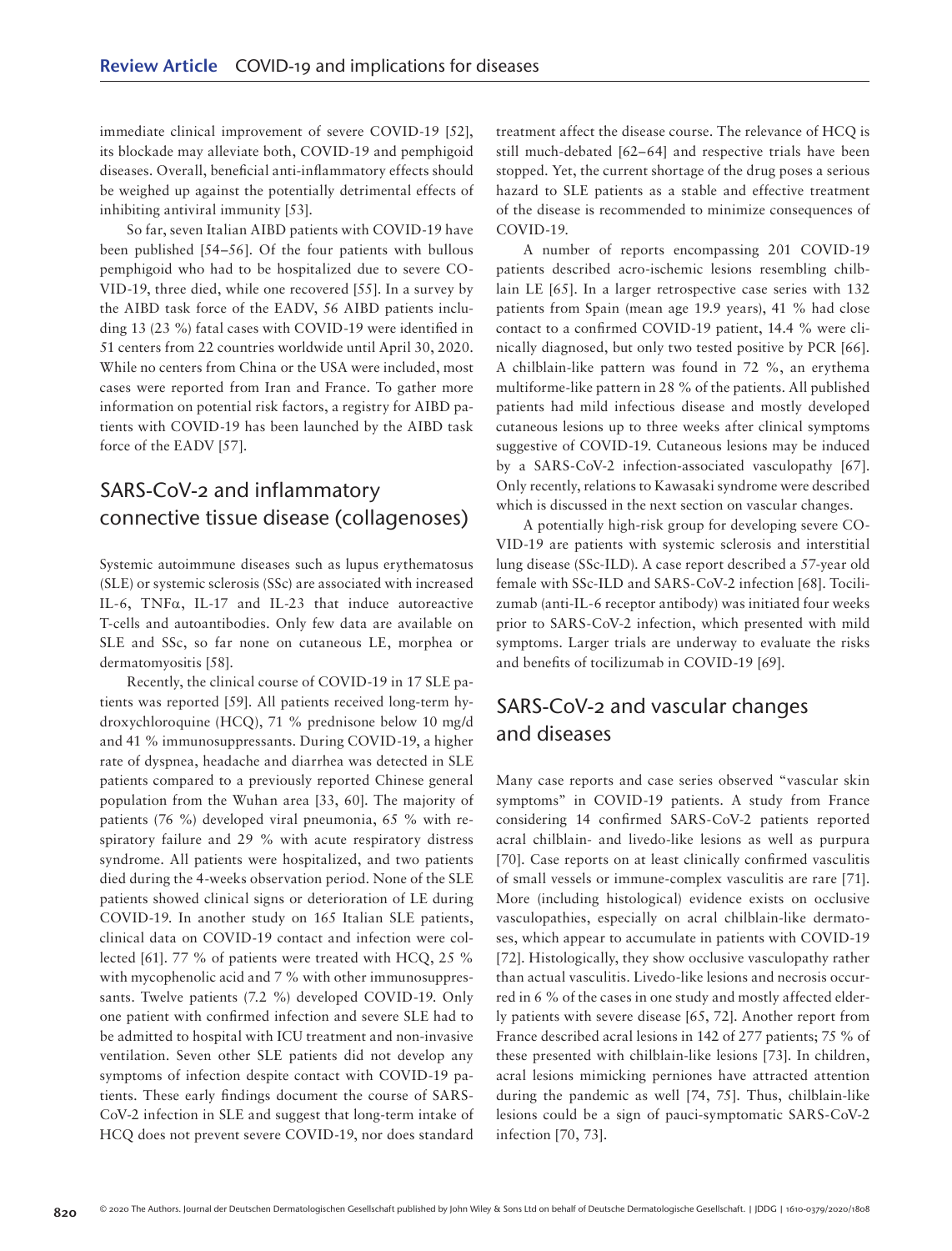Of particular note are the recent cases of SARS-CoV-2-associated Kawasaki disease. Previously, this disease has been suspected to be associated with yet unidentified infectious triggers that provoke an intense proinflammatory response in genetically predisposed patients [76, 77]. In a study from Bergamo, Italy, Kawasaki-like disease was found 30-fold more often in children after start of the COVID-19 pandemic than before. Affected children were relatively older, presented with a higher rate of cardiac involvement and macrophage activation syndrome resulting in arterial hypotension and peripheral hypoperfusion than children diagnosed with Kawasaki disease before the COVID-19 pandemic [78–80]. Interestingly, the majority of the Kawasaki patients were negative for SARS-CoV-2 nucleic acid testing but all except two were positive for IgG/IgM antibodies to SARS-CoV-2 [78, 79]. It was hypothesized that the mounting of an immune response against the virus rather than the initial infection itself had been responsible for Kawasaki disease, suggesting that it is a post-infectious, possibly immune complex-mediated inflammatory syndrome [78, 80]. Treatment with intravenous immunoglobulins and glucocorticoids led to disease control in most patients [78, 80].

During the COVID-19 pandemic, the use of immunosuppressants for vasculitis treatment should be even more restricted when there is no sufficient evidence for their efficacy as in most cases of IgA vasculitis or polyarteriitis nodosa cutanea. However, they must not be stopped abruptly or prophylactically in ANCA-associated and other severe systemic vasculitides. During the peak of the pandemic, 162 Italian patients with previously diagnosed large vessel vasculitis (67 with Takayasu arteritis, 95 with giant cell arteritis) on treatment were surveyed [81]. Four patients had a microbiological diagnosis of SARS-CoV-2 infection, and two of them required hospitalization from which both fully recovered. Importantly, their vasculitis treatment was initiated before the SARS-CoV-2 outbreak (including tocilizumab  $[n = 53]$ , methotrexate  $[n = 51]$ , infliximab  $[n]$ = 25]), and it was not stopped or reduced indicating that immunosuppression did not necessarily result in negative outcomes [81].

#### SARS-CoV-2 and skin cancer

The current COVID-19 pandemic also presents several challenges for the daily care of patients with skin cancer. The first challenge is to protect individuals with advanced disease (e.g. metastatic melanoma or carcinoma as well as late stage cutaneous lymphoma). These patients could be at above-average risk of SARS-CoV-2 infections due to systemic immunosuppression. This view is supported by publications, according to which cancer patients have a higher risk of SARS-CoV-2 infections as well as of more severe courses of COVID-19 [82–84]. However, these reports were hampered by small cohort sizes and limited clinical information. A more recent multi-center study revealed that patients with hematological malignancies, lung cancer or metastatic disease had the highest rates of severe events during COVID-19 and the highest death rate [85]. Detailed data assessing the risk of COVID-19 for patients with advanced skin cancer are not available yet. Therefore, individual decisions should be made adapted to the patient's current health situation. A second challenge is to maintain regular services for skin cancer patients because many fear to acquire a SARS-CoV-2 infection in the hospital and therefore cancel their appointments. At the same time, government regulations and supply shortages have transiently limited the access of patients to regular health services [86]. This has led to concerns of some patients that their urgently needed treatments are postponed during the pandemic. It is therefore important to balance the necessity of skin cancer treatment with the potential morbidity and mortality due to an infection with SARS-CoV-2 on an individual basis [87].

The *European Society for Medical Oncology* (ESMO) as well as several other oncology societies have published guidelines for cancer patient management during the COVID-19 pandemic [88, 89]. According to the ESMO guidelines, all cancer patients undergoing surgery, radiotherapy, chemotherapy, or immunotherapy should be regularly tested for SARS-CoV-2 infections before each treatment cycle. In the case of melanoma, patients with a new diagnosis of invasive primary cancer or with complications during targeted therapies or immunotherapies for inoperably advanced stage III or IV disease should be prioritized for regular visits and continuous treatment [88]. Especially patients treated with checkpoint inhibitors need to be carefully controlled for COVID-19 symptoms since some side effects such as autoimmune pneumonitis cannot easily be differentiated from progressive COVID-19 disease.

In Germany, a task force consisting of the *Deutsche Krebsforschungszentrum* (DKFZ), the *Deutsche Krebshilfe* and the *Deutsche Krebsgesellschaft* is continuously documenting the effects of the COVID-19 pandemic on the care of cancer patients. So far, there is no measurable shortage in the care of these patients. However, the large number of cancelled appointments could reduce the diagnosis of early cancer stages, which could perhaps later translate into an increased number of more advanced stages. It is therefore important to explain to patients that the fear of SARS-CoV-2 infection should not prevent them from potentially life-saving visits to the doctor.

# **Conclusions**

Generally, patients who feel ill with typical respiratory symptoms should be advised to have an initial telephone or video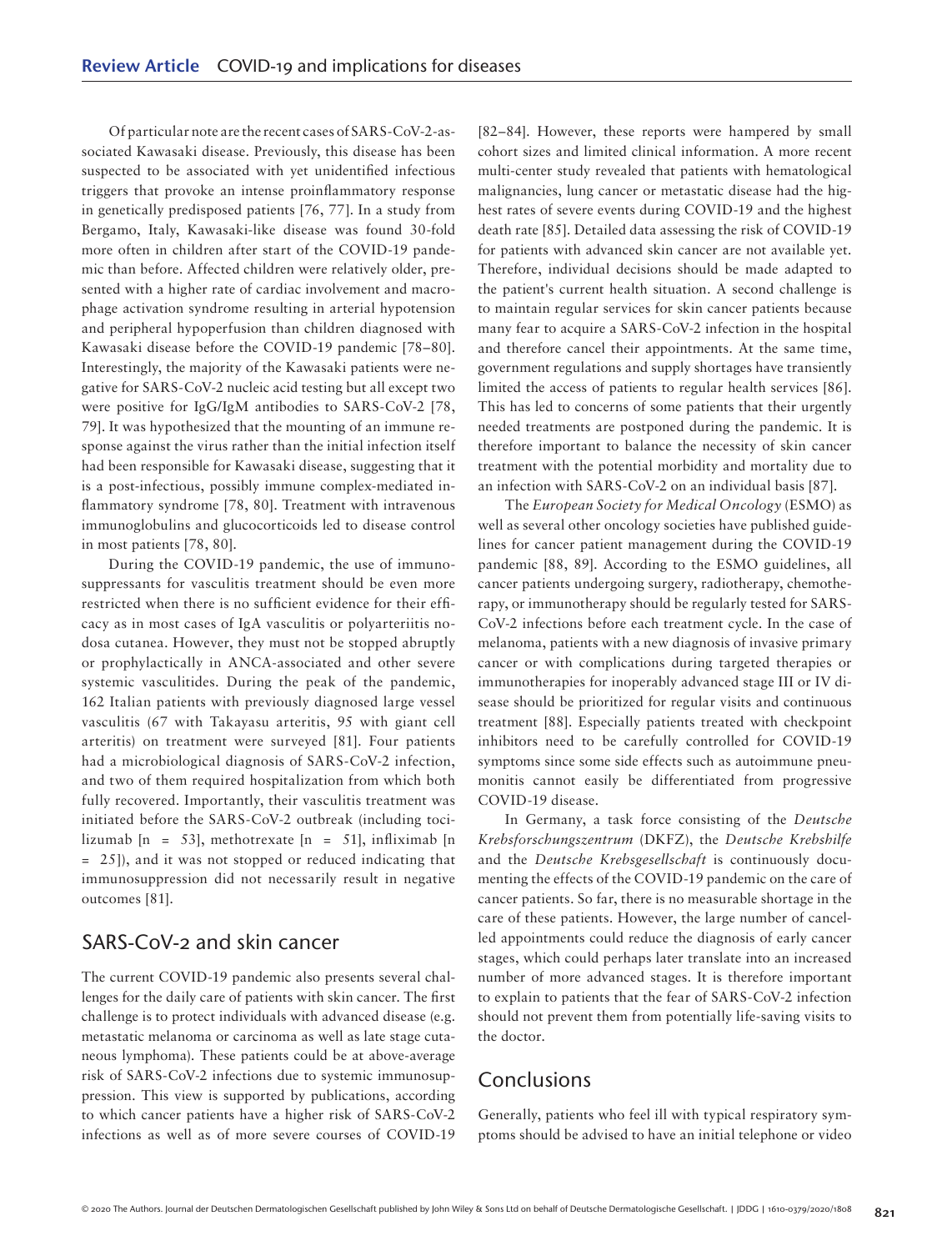consultation, and for the time being no careless visits to the practice or hospital should be arranged. The medical knowledge as well as diagnostic and therapeutic recommendations on COVID-19 and its impact on dermatological and allergological diseases may change rapidly and need to be updated regularly. Since tremendous efforts are undertaken to improve our understanding and to consolidate optimal treatment regimens of COVID-19 patients, we encourage physicians to check regularly the homepages and recommendations of the different national and European societies for updates on patient management during the pandemic.

# Acknowledgement

This work was supported by structural funding from the *Deutsche Forschungsgemeinschaft* through CRU 303 Pemphigoid Diseases and Excellence Cluster 2167/1 Precision Medicine in Chronic Inflammation (to E.S.) and FOR 2497 Pemphigus (to M.H.).

Correspondence to

Timo Buhl, MD

Department of Dermatology, Venereology and Allergology University Medical Center Göttingen

Robert Koch Strasse 40 37075 Göttingen, Germany

E-mail: timo.buhl@med.uni-goettingen.de

#### References

- Schön MP, Berking C, Biedermann T et al. COVID-19 and immunological regulations – from basic and translational aspects to clinical implications. J Dtsch Dermatol Ges 2020 [in press].
- 2 Berlin DA, Gulick RM, Martinez FJ. Severe Covid-19. 2020 May 15 [Online ahead of print].
- 3 Goldman JD, Lye DCB, Hui DS et al. Remdesivir for 5 or 10 days in patients with severe Covid-19. N Engl J Med 2020 May 27 [Online ahead of print].
- 4 Phua J, Weng L, Ling L et al. Intensive care management of coronavirus disease 2019 (COVID-19): challenges and recommendations. Lancet Respir Med 2020; 8: 506–17.
- 5 Wilder-Smith A, Chiew CJ, Lee VJ. Can we contain the CO-VID-19 outbreak with the same measures as for SARS? Lancet Infect Dis 2020; 20: e102–7.
- 6 Eyerich K, Eyerich S. Immune response patterns in non-communicable inflammatory skin diseases. J Eur Acad Dermatol Venereol 2018; 32: 692–703.
- 7 Sbidian E, Madrange M, Viguier M et al. Respiratory virus infection triggers acute psoriasis flares across different clinical subtypes and genetic backgrounds. Br J Dermatol 2019; 181: 1304–6.
- 8 Wakkee M, de Vries E, van den Haak P et al. Increased risk of infectious disease requiring hospitalization among patients with psoriasis: a population-based cohort. J Am Acad Dermatol 2011; 65: 1135–44.
- 9 Takeshita J, Shin DB, Ogdie A et al. Risk of serious infection, opportunistic infection, and herpes zoster among patients with psoriasis in the United Kingdom. J Invest Dermatol 2018; 138: 1726–35.
- 10 Haddad A, Li S, Thavaneswaran A et al. The incidence and predictors of infection in psoriasis and psoriatic arthritis: results from longitudinal opbservational cohorts. J Rheumatol 2016; 43: 362–6.
- 11 Schett G, Sticherling M, Neurath MF. COVID-19: risk for cytokine targeting in chronic inflammatory diseases? Nat Rev Immunol 2020; 20: 271–2.
- 12 Saghazadeh A, Rezaei N. Towards treatment planning of CO-VID-19: rationale and hypothesis for the use of multiple immunosuppressive agents: Anti-antibodies, immunoglobulins, and corticosteroids. Int Immunopharmacol 2020; 84: 106560.
- 13 Stebbing J, Phelan A, Griffin I et al. COVID-19: combining antiviral and anti-inflammatory treatments. Lancet Infect Dis 2020; 20: 400–2.
- 14 Rudnicka L, Goldust M, Glowacka P et al. Cyclosporine therapy during the COVID-19 pandemic is not a reason for concern. J Am Acad Dermatol 2020 May 4 [Online ahead of print].
- 15 Augustin M, Reich K, Glaeske G et al. Co-morbidity and agerelated prevalence of psoriasis: Analysis of health insurance data in Germany. Acta Derm Venereol 2010; 90: 147–51.
- 16 Yiu ZZN, Smith CH, Ashcroft DM et al. Risk of serious infection in patients with psoriasis receiving biologic therapies: a prospective cohort study from the British Association of Dermatologists Biologic Interventions Register (BADBIR). J Invest Dermatol 2018; 138: 534–41.
- 17 Deutsches Psoriasis Register (PsoBest): https://www.psobest. de/en/the-registry/; American Academy of Dermatology (AAD): https://aad.org/; International Psoriasis Council (IPC): https:// www.psoriasiscouncil.org/ [Last accessed May 31, 2020].
- 18 Damiani G, Pacifico A, Bragazzi NL et al. Biologics increase the risk of SARS-CoV-2 infection and hospitalization, but not ICU admission and death: real-life data from a large cohort during red-zone declaration. Dermatol Ther 2020 May 1; e13475 [Online ahead of print].
- 19 Gisondi P, Facheris P, Dapavo P et al. The impact of the CO-VID-19 pandemic on patients with chronic plaque psoriasis being treated with biological therapy: the Northern Italy experience. Br J Dermatol 2020 Apr 28; [Online ahead of print].
- 20 Haberman R, Axelrad J, Chen A et al. Covid-19 in immunemediated inflammatory diseases – case series from New York. N Engl J Med 2020; 383(1): 85–8.
- 21 Weidinger S, Beck LA, Bieber T et al. Atopic dermatitis. Nat Rev Dis Primers 2018; 4: 1.
- 22 Azkur AK, Akdis M, Azkur D et al. Immune response to SARS-CoV-2 and mechanisms of immunopathological changes in COVID-19. Allergy 2020 May 12 [Online ahead of print].
- 23 Wang X, Xu W, Hu G et al. SARS-CoV-2 infects T lymphocytes through its spike protein-mediated membrane fusion. Cell Mol Immunol 2020 Apr 7 [Online ahead of print].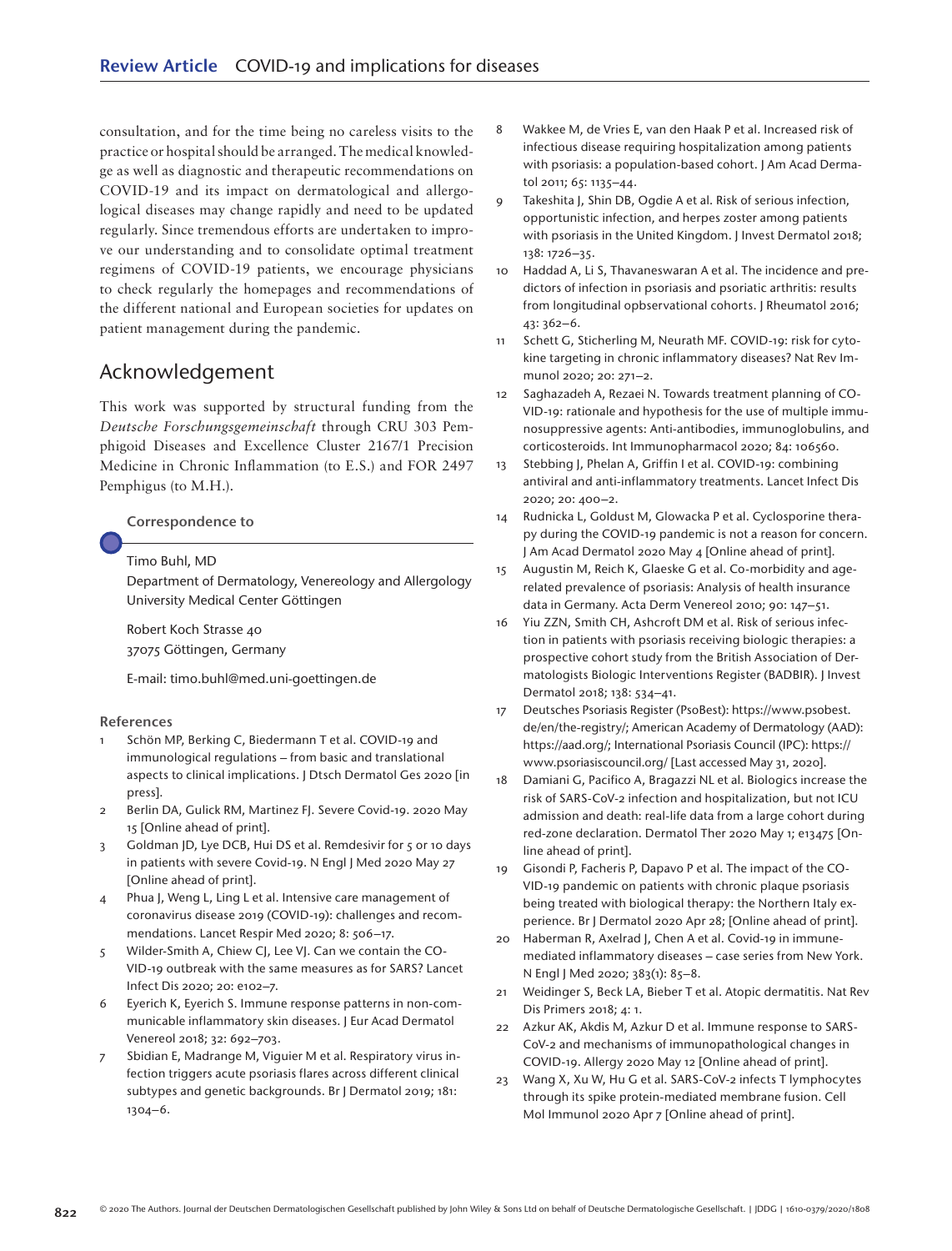- 24 Singh M, Pawar M, Bothra A et al. Overzealous hand hygiene during the COVID 19 pandemic causing an increased incidence of hand eczema among general population. J Am Acad Dermatol 2020; 83(1): e37–e41.
- 25 Elsner P, Schliemann S, Fartasch M. Dermatologische Empfehlungen zur Handhygiene in Schulen während der COVID-19-Pandemie. J Dtsch Dermatol Ges 2020 [in press].
- 26 Wollenberg A, Flohr C, Simon D et al. European Task Force on Atopic Dermatitis (ETFAD) statement on severe acute respiratory syndrome coronavirus 2 (SARS-Cov-2)-infection and atopic dermatitis. J Eur Acad Dermatol Venereol 2020; 34(6): e241–2.
- 27 Vestergaard C, Thyssen JP, Barbarot S et al. Quality of care in atopic dermatitis – a position statement by the European Task Force on Atopic Dermatitis (ETFAD). J Eur Acad Dermatol Venereol 2020; 34: e136–8.
- 28 Buhl R, Förster-Ruhrmann U, Hamelmann E et al. Biologika und Covid-19. Allergo J 2020; 29: 60.
- 29 Ruzicka T, Lynde CW, Jemec GB et al. Efficacy and safety of oral alitretinoin (9-cis retinoic acid) in patients with severe chronic hand eczema refractory to topical corticosteroids: results of a randomized, double-blind, placebo-controlled, multicentre trial. Br J Dermatol 2008; 158: 808–17.
- 30 https://www.ecdc.europa.eu/en/publications-data/guidancewearing-and-removing-personal-protective-equipmenthealthcare-settings [Last accessed May 31, 2020].
- 31 WHO. World Health Organization: rational use of personal protective equipment for coronavirus disease (COVID-19)and considerations during severe shortages: interim guidance, 6 April 2020. 2020.
- 32 https://www.ecdc.europa.eu/en/publications-data/rapid-riskassessment-novel-coronavirus-disease-2019-covid-19-pandemic-increased [Last accessed May 31, 2020].
- 33 Zhou F, Yu T, Du R et al. Clinical course and risk factors for mortality of adult inpatients with COVID-19 in Wuhan, China: a retrospective cohort study. Lancet 2020; 395: 1054–62.
- 34 Klimek L, Pfaar O, Worm M et al. [Allergen-Immuntherapie in Der Aktuellen Covid-19-Pandemie]. Allergo J 2020; 29: 17–25.
- 35 Schmidt E, Kasperkiewicz M, Joly P. Pemphigus. Lancet 2019; 394: 882–94.
- 36 Schmidt E, Zillikens D. Pemphigoid diseases. Lancet 2013; 381: 320–32.
- 37 Didona D, Maglie R, Eming R et al. Pemphigus: current and future therapeutic strategies. Front Immunol 2019; 10: 1418.
- 38 Maglie R, Hertl M. Pharmacological advances in pemphigoid. Curr Opin Pharmacol 2019; 46: 34–43.
- 39 https://www.rki.de/DE/Content/InfAZ/N/Neuartiges\_Coronavirus/Risikogruppen.html [Last accessed June 7, 2020].
- 40 Eming R, Sticherling M, Hofmann SC et al. S2k guidelines for the treatment of pemphigus vulgaris/foliaceus and bullous pemphigoid. J Dtsch Dermatol Ges 2015; 13: 833–44.
- 41 Hübner F, Recke A, Zillikens D et al. Prevalence and age distribution of pemphigus and pemphigoid diseases in Germany. J Invest Dermatol 2016; 136: 2495–8.
- 42 https://eadv.org/covid-19/task-force [Last accessed May 31, 2020].
- 43 <http://www.pemphigus-pemphigoid-selbsthilfe.de>[Last accessed May 31, 2020].
- 44 http://www.pemphigus.org [Last accessed May 31, 2020].
- 45 Kasperkiewicz M, Schmidt E, Fairley JA et al. Expert recommendations for the management of autoimmune bullous diseases during the COVID-19 pandemic. J Eur Acad Dermatol Venereol 2020 Apr 25 [Online ahead of print].
- 46 Shakshouk H, Daneshpazhooh M, Murrell DF et al. Treatment considerations for patients with pemphigus during the CO-VID-19 pandemic. J Am Acad Dermatol 2020; 82: e235–6.
- 47 Cao W, Liu X, Bai T et al. High-dose intravenous immunoglobulin as a therapeutic option for deteriorating patients with coronavirus disease 2019. Open Forum Infect Dis 2020; 7: ofaa102.
- 48 Pollmann R, Schmidt T, Eming R et al. Pemphigus: a comprehensive review on pathogenesis, clinical presentation and novel therapeutic approaches. Clin Rev Allergy Immunol 2018; 54: 1–25.
- 49 Heppe EN, Tofern S, Schulze FS et al. Experimental laminin 332 mucous membrane pemphigoid critically involves C5aR1 and reflects clinical and immunopathological characteristics of the human disease. J Invest Dermatol 2017; 137: 1709–18.
- 50 Karsten CM, Beckmann T, Holtsche MM et al. Tissue destruction in bullous pemphigoid can be complement independent and may be mitigated by C5aR2. Front Immunol 2018; 9: 488.
- 51 Liu Z, Giudice GJ, Swartz SJ et al. The role of complement in experimental bullous pemphigoid. J Clin Invest 1995; 95: 1539–44.
- 52 Risitano AM, Mastellos DC, Huber-Lang M et al. Complement as a target in COVID-19? Nat Rev Immunol 2020; 20: 343–4.
- 53 Ritchie AI, Singanayagam A. Immunosuppression for hyperinflammation in COVID-19: a double-edged sword? Lancet 2020; 395: 1111.
- 54 Balestri R, Rech G, Girardelli CR. Occurrence of SARS-CoV-2 during mycophenolate mofetil treatment for pemphigus. J Eur Acad Dermatol Venereol 2020; in press.
- 55 Carugno A, Sena P, Raponi F et al. Bullous skin disease patients in a high-epidemic COVID-19 area, Bergamo, Italy. Br J Dermatol 2020 May 2 [Online ahead of print].
- 56 Di Altobrando A, Patrizi A, Bardazzi F. Should SARS-CoV-2 influence immunosuppressive therapy for autoimmune blistering diseases? J Eur Acad Dermatol Venereol 2020 Apr 17 [Online ahead of print].
- 57 https://eadv.org/covid-19/further-reading [Last accessed May 31, 2020].
- 58 Günther C, Aschoff R, Beissert S. Cutaneous autoimmune diseases during COVID-19 pandemic. J Eur Acad Dermatol Venereol 2020 Jun 13 [Online ahead of print].
- 59 Mathian A, Mahevas M, Rohmer J et al. Clinical course of coronavirus disease 2019 (COVID-19) in a series of 17 patients with systemic lupus erythematosus under long-term treatment with hydroxychloroquine. Ann Rheum Dis 2020; 79: 837–9.
- 60 Huang C, Wang Y, Li X et al. Clinical features of patients infected with 2019 novel coronavirus in Wuhan, China. Lancet 2020; 395: 497–506.
- 61 Bozzalla Cassione E, Zanframundo G, Biglia A et al. COVID-19 infection in a northern-Italian cohort of systemic lupus erythematosus assessed by telemedicine. Ann Rheum Dis 2020 May 12 [Online ahead of print].